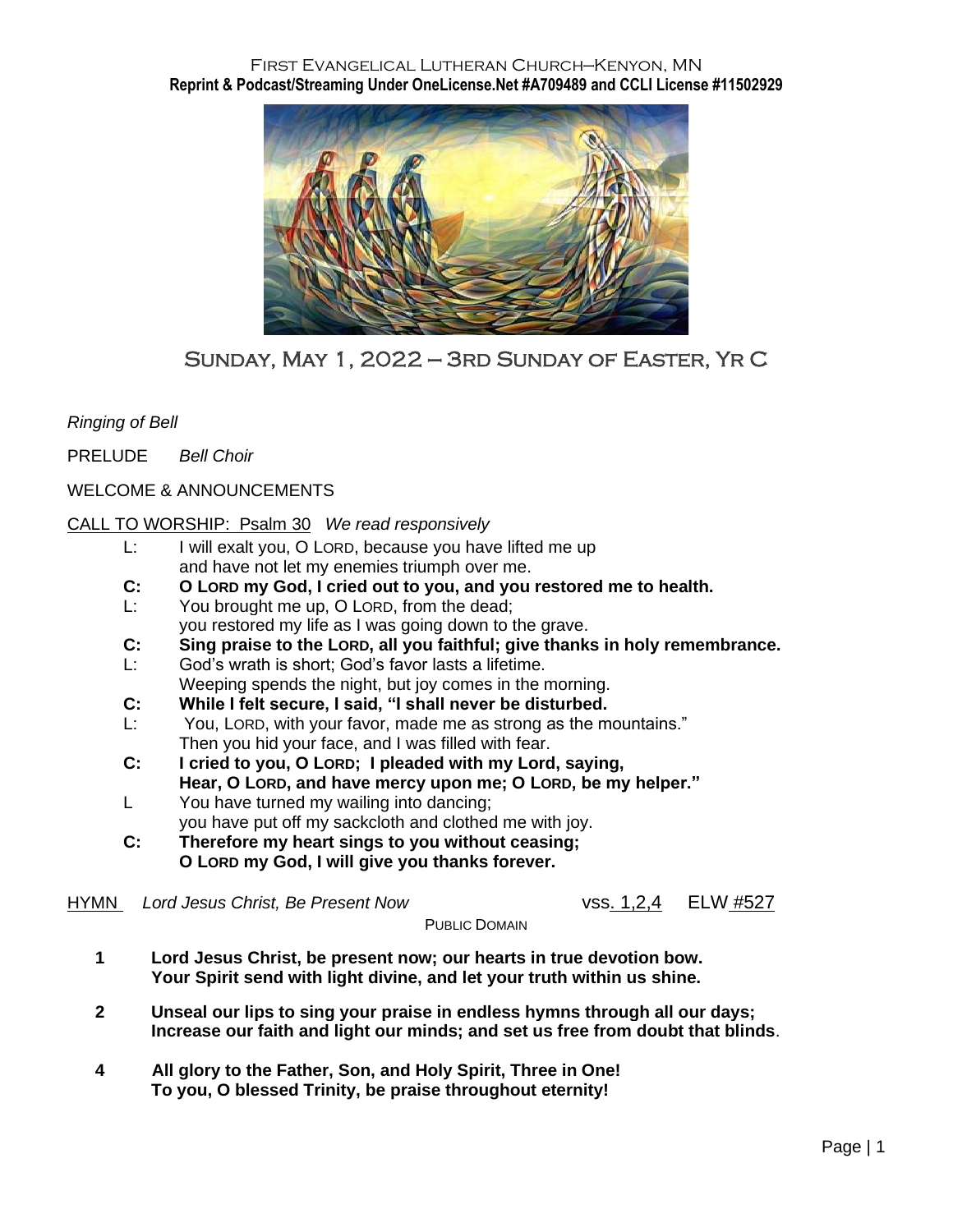#### PRAYER OF THE DAY *We pray together*

**Eternal and all-merciful God, with all the angels and all the saints we laud your majesty and might. By the resurrection of your Son, show yourself to us and inspire us to follow Jesus Christ, our Savior and Lord, who lives and reigns with you and the Holy Spirit, one God, now and forever. Amen.**

#### CHILDREN'S WORD

#### A READING FROM: REVELATION 5:11-14

<sup>11</sup>Then I looked, and I heard the voice of many angels surrounding the throne and the living creatures and the elders; they numbered myriads of myriads and thousands of thousands,  $12$  singing with full voice, "Worthy is the Lamb that was slaughtered to receive power and wealth and wisdom and might and honor and glory and blessing!" <sup>13</sup>Then I heard every creature in heaven and on earth and under the earth and in the sea, and all that is in them, singing, "To the one seated on the throne and to the Lamb be blessing and honor and glory and might forever and ever!" <sup>14</sup>And the four living creatures said, "Amen!" And the elders fell down and worshiped. WORD OF GOD. WORD OF LIFE. **THANKS BE TO GOD.**

#### GOSPEL ACCLAMATION: *Spoken*

- P: Alleluia. Lord to whom shall we go?
- **C: You have the words of eternal life. Alleluia.**

# THE HOLY GOSPEL ACCORDING TO: JOHN 21:1-19

# **GLORY TO YOU, O LORD**

<sup>1</sup>After [he appeared to his followers in Jerusalem,] Jesus showed himself again to the disciples by the Sea of Tiberias; and he showed himself in this way. <sup>2</sup>Gathered there together were Simon Peter, Thomas called the Twin, Nathanael of Cana in Galilee, the sons of Zebedee, and two others of his disciples. <sup>3</sup>Simon Peter said to them, "I am going fishing." They said to him, "We will go with you." They went out and got into the boat, but that night they caught nothing.

<sup>4</sup>**Just after daybreak, Jesus stood on the beach; but the disciples did not know that it was Jesus. <sup>5</sup>Jesus said to them, "Children, you have no fish, have you?" They answered him, "No."** <sup>6</sup>**He said to them, "Cast the net to the right side of the boat, and you will find some." So they cast it, and now they were not able to haul it in because there were so many fish.**

<sup>7</sup>That disciple whom Jesus loved said to Peter, "It is the Lord!" When Simon Peter heard that it was the Lord, he put on some clothes, for he was naked, and jumped into the sea. <sup>8</sup>But the other disciples came in the boat, dragging the net full of fish, for they were not far from the land, only about a hundred yards off.

<sup>9</sup>**When they had gone ashore, they saw a charcoal fire there, with fish on it, and bread.** <sup>10</sup>**Jesus said to them, "Bring some of the fish that you have just caught."** <sup>11</sup>**So Simon Peter went aboard and hauled the net ashore, full of large fish, a hundred fifty-three of them; and though there were so many, the net was not torn.** <sup>12</sup> Jesus said to them, "Come and have breakfast." Now none of the disciples dared to ask him, "Who are you?" because they knew it was the Lord. <sup>13</sup> Jesus came and took the bread and gave it to them, and did the same with the fish. <sup>14</sup>This was now the third time that Jesus appeared to the disciples after he was raised from the dead.

<sup>15</sup>**When they had finished breakfast, Jesus said to Simon Peter, "Simon son of John, do you love me more than these?" He said to him, "Yes, Lord; you know that I love you." Jesus said to him, "Feed my lambs." <sup>16</sup>A second time he said to him, "Simon son of John, do you love me?" He said to him, "Yes, Lord; you know that I love you." Jesus said to him, "Tend my sheep."** <sup>17</sup>He said to him the third time, "Simon son of John, do you love me?" Peter felt hurt because he said to him the third time, "Do you love me?" And he said to him, "Lord, you know everything; you know that I love you." Jesus said to him, "Feed my sheep. <sup>18</sup>Very truly, I tell you, when you were younger, you used to fasten your own belt and to go wherever you wished. But when you grow old, you will stretch out your hands, and someone else will fasten a belt around you and take you where you do not wish to go." <sup>19</sup> (He said this to indicate the kind of death by which he would glorify God.) After this he said to him, "Follow me."

THE GOSPEL OF OUR LORD. **PRAISE TO YOU, O CHRIST.**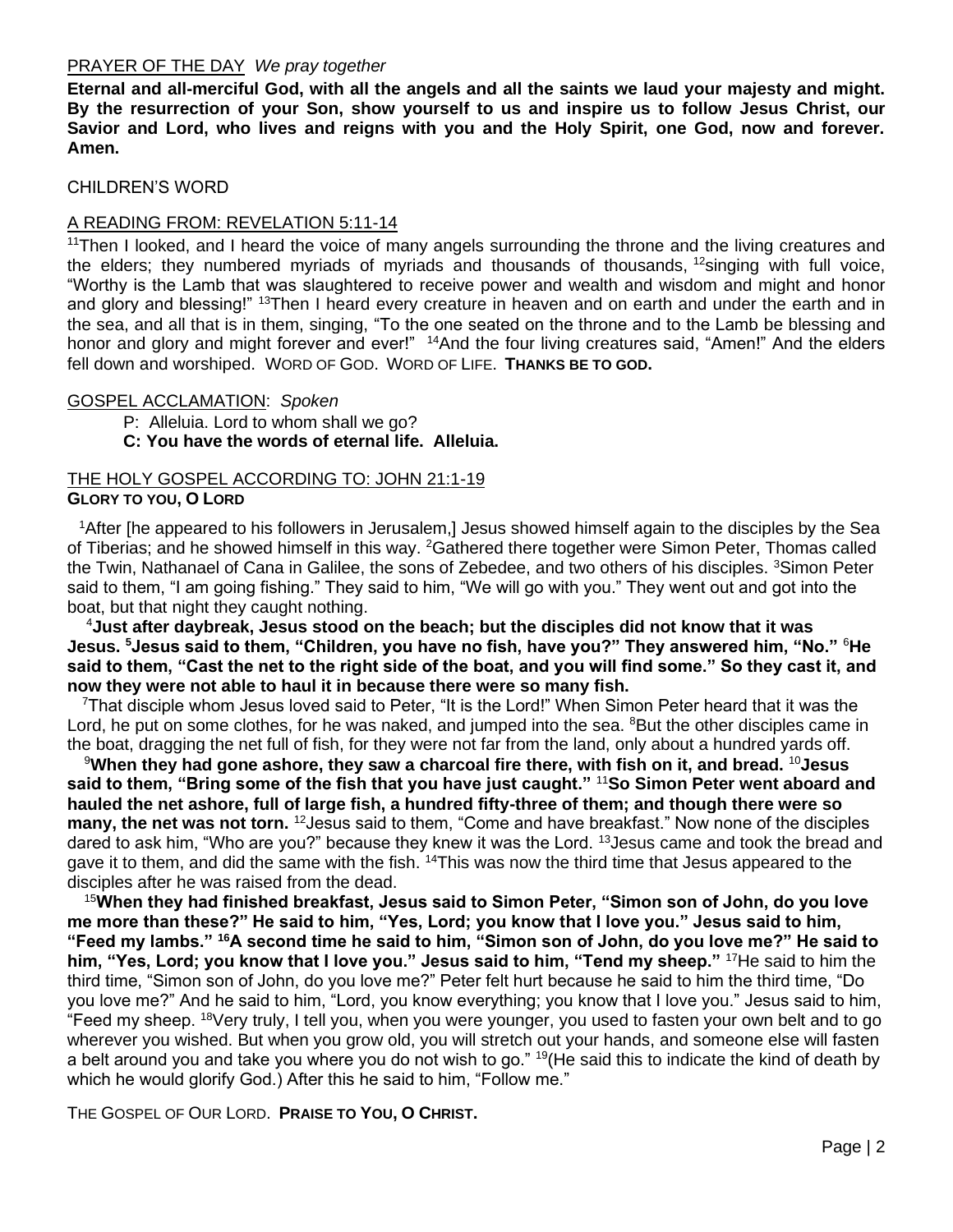HYMN: *Baptized In Water* vss.1,2,3 ELW #456

REPRINT & PODCAST/STREAMING UNDER ONELICENSE.NET

- 1 **Baptized in water, sealed by the Spirit, cleansed by the blood of Christ our King: Heirs of salvation, trusting his promise, faithfully now God's praise we sing.**
- 2 **Baptized in water, sealed by the Spirit, dead in the tomb with Christ our King: One with his rising, freed and forgiven, thankfully now God's praise we sing.**
- 3 **Baptized in water, sealed by the Spirit, marked with the sign of Christ our King: Born of the Spirit, we are God's children; joyfully now God's praise we sing.**

# HOLY BAPTISM & APOSTLES CREED

**I believe in God, the Father almighty, creator of heaven and earth. I believe in Jesus Christ, God's only Son, our Lord, who was conceived by the Holy Spirit, born of the virgin Mary, suffered under Pontius Pilate, was crucified, died, and was buried; he descended to the dead. On the third day he rose again; he ascended into heaven, he is seated at the right hand of the Father, and he will come to judge the living and the dead. I believe in the Holy Spirit, the holy catholic church, the communion of saints, the forgiveness of sins, the resurrection of the body, and the life everlasting. Amen.**

## BAPTISMAL WELCOME

- L: Let us welcome the newly baptized.
- **C: We welcome you into the body of Christ and into the mission we share: join us in giving thanks and praise to God and bearing God's creative and redeeming word all the world.**

#### PRAYERS

# SHARING THE PEACE / GLOBE OFFERING

*Children are invited to bring forward an offering to the globe in the front of the church. Globe offerings will go to one of our global mission partners to be decided by our youth.*

MUSICAL OFFERING *Bell Choir*

# OFFERING OF GIFTS- OFFERING PRAYER

- P: Living God,
- **C: you gather the wolf and the lamb to feed together in your peaceable reign, and you welcome us all at your table. Reach out to us through this meal, and show us your wounded and risen body, that we may be nourished and believe in Jesus Christ, our Savior and Lord. Amen.**

#### CONFESSION & FORGIVENESS

- P: Trusting God's promise of forgiveness, let us confess our sin against God one another.
- **C: Eternal God our creator, in you we live and move and have our being.**
- P: Look upon your children, the work of your hands.
- **C: Forgive us for the wrong we have done, and for the good we have failed to do. By your grace draw us near to you, our refuge and our strength.**
- P: Since we are justified by faith, we have peace with God through our Lord Jesus Christ.
- **C: God's love has been poured into our hearts through thy Holy Spirit given to us.**
- P: In the mercy of almighty God, Christ died for us while we still were sinners; for his sake, God  $+$  forgives you all your sins.
- **C: Amen.**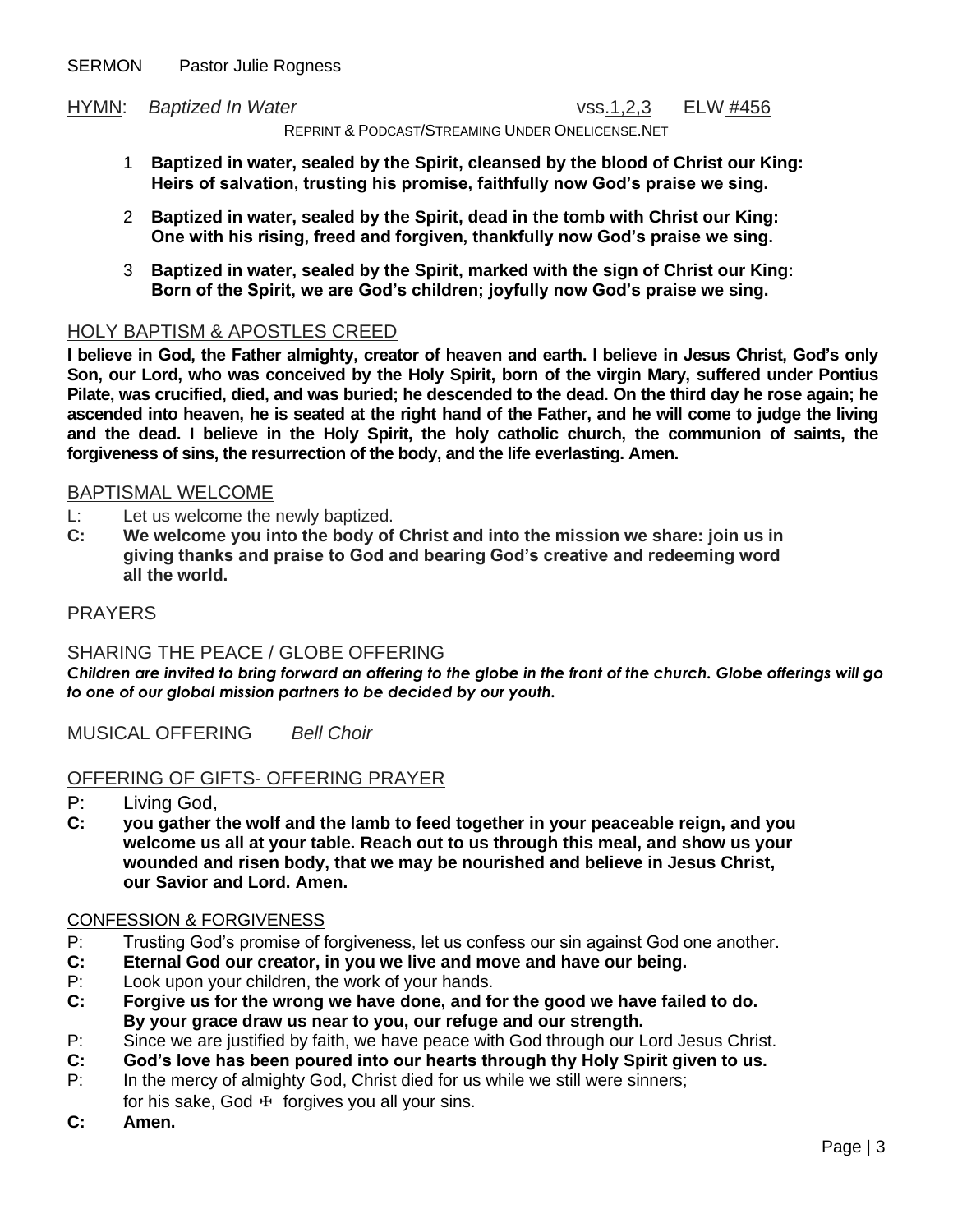# WORDS OF INSTITUTION – LORD'S PRAYER – INVITATION TO COMMUNION

# DISTRIBUTION & HYMN *God Is Here* vss. 1,2,3 ELW #526

REPRINT & PODCAST/STREAMING UNDER ONELICENSE.NET

- 1 **God is here! As we your people meet to offer praise and prayer, may we find in fuller measure what it is in Christ we share. Here, as in the world around us, all our varied skills and arts wait the coming of the Spirit into open minds and hearts.**
- 2 **Here are symbols to remind us of our lifelong need of grace; here are table, font, and pulpit; here the cross has central place. Here in honesty of preaching, here in silence, as in speech, here, in newness and renewal, God the Spirit comes to each.**
- 3 **Here our children find a welcome in the Shepherd's flock and fold; here as bread and wine are taken, Christ sustains us as of old. Here the servants of the Servant seek in worship to explore what it means in daily living to believe and to adore.**

# COMMUNION BLESSING

# BLESSING P: May the God who has brought us from death to life fill you with great joy. Almighty God, Father, ⊕ Son, and Holy Spirit, bless you now and forever.  **C: Amen.**

CLOSING HYMN *To Be Your Presence* vss. 1,2,3 ELW #546 REPRINT & PODCAST/STREAMING UNDER ONELICENSE.NET

- 1 **To be your presence is our mission here, to show compassion's face and list'ning ear, to be your heart of mercy ever near, alleluia!**
- 2 **To be your presence is our mission bold, to feed the poor and shelter homeless cold, to be your hands of justice, right uphold, alleluia!**
- 3 **To be your presence is our mission blest, to speak for all the broken and oppressed, to be your voice of hope, your love expressed, alleluia!**

# *RINGING OF BELL*

- DISMISSAL L: Alleluia! Christ is risen.
	- **C: Christ is risen indeed. Alleluia!**
	- L: Go in peace. Tell what God has done.
	- **C: Thanks be to God.**
- POSTLUDE *Bell Choir*

\* Flowers Today - Given in Memory of Audrey Nesseth by her family \*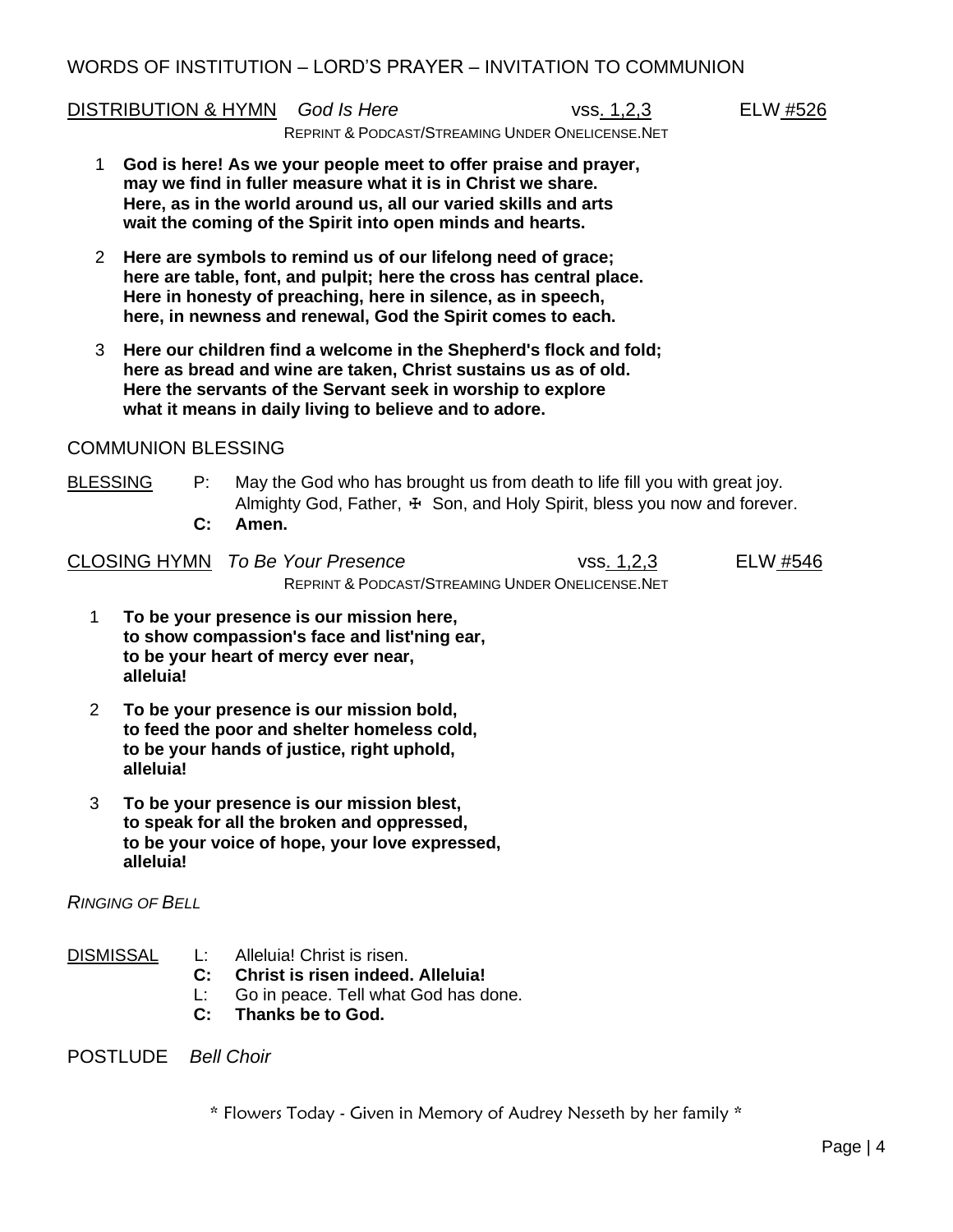# **PARTICIPANTS**

PASTOR—Julie Rogness ASSISTING— Deb Maki GREETER—Gary Jensen COMMUNION SERVERS—Barb Groth, Cora Lee Monroe MUSIC— Tammy Hanson, Organ TECH CREW—Jim Braaten, Steve Johnson, Bill Lewis, Dan Rogness, Holly Aldorfer, Heidi Haugen

## **ACKNOWLEDGEMENTS**

USED WITH PERMISSION/ WORSHIP TEXTS: from *sundaysandseasons.com* under Augsburg Fortress Liturgies Annual License #SB143702. PUBLIC DOMAIN HYMNS: *Lord Jesus Christ Be Present Now*

#### **Reprint & Podcast/Streaming Under OneLicense.Net #A709489**

*Baptized in Water* ELW 456, OL/SKU#17, Text-Michael Saward, Text © 1982 The Jubilate Group, admin.-Hope Publishing Company. *Baptized in Water ELW 456,* OL/SKU#89521, Arr.Evangelical Lutheran Worship, Arr. © 2006, Augsburg Fortress. *God Is Here* ELW 526, OL/AKU#16925, Text-Fred Pratt Green, Music-Cyril V. Taylor, Tune © 1942, ren.1970 Hope Publishing Co, Text © 1979 Hope Publishing Company,

*To Be Your Presence* ELW 546**,** OL/SKU#1000662, Text-Delores Dufner, Text © 2000 GIA Publications Inc.

## **CONNECTIONS**

WEBSITE: **flckenyon.org** FACEBOOK: **First Evangelical Lutheran Kenyon MN** OUR YOUTUBE CHANNEL: **<https://www.youtube.com/c/FirstEvangelicalLutheranChurchKenyon>** Pastor E-Mail: **[firstpastorkenyon@gmail.com](mailto:firstpastorkenyon@gmail.com)** Pastor Phone: 952-994-1201 Church E-Mail: **[firstlutherankenyon@gmail.com](mailto:firstlutherankenyon@gmail.com)** Church Office Phone: 789-5261

#### **REMEMBER IN PRAYER**

Sid Strandemo, Faye Marcuson, Lila Cole, Mona Boomgarden, Helen Aase, Jennifer Lerfald, Carol Ronning, Carolyn Walker.

## **CALENDAR**

| Sun/May 1 | 9 AM    | EASTER 3 WORSHIP - In Person & Live-Streamed                          |
|-----------|---------|-----------------------------------------------------------------------|
|           | 10 AM   | <b>Sunday School</b>                                                  |
|           | 7 PM    | AA                                                                    |
| Tue/May 3 | 6:30 PM | Worship-Evangelism                                                    |
| Wed/May 4 | 6:00 PM | <b>WED WORSHIP w/Communion</b>                                        |
|           | 6:30 PM | Confirmation                                                          |
| Thu/May 5 | 7 PM    | AA                                                                    |
| Sat/May 7 |         | <b>WORLD DAY OF PRAYER</b>                                            |
|           |         | Synod Assembly                                                        |
| Sun/May 8 | 9 AM    | EASTER 4 WORSHIP - SR. RECOGNITION SUNDAY - IN Person & Live-Streamed |
|           | 10 AM   | <b>Sunday School</b>                                                  |
|           | 7 PM    | AA                                                                    |

#### **ANNOUNCEMENTS**

**We welcome** Madelyn Michele Lothert in baptism today – Daughter of Brent & Bryana Lothert. Her sponsors are: Ashley Remer and Justin Lothert. Welcome Maddie!

#### **"Give Away" - Various Items Offered to First Members**

Available for the Taking: *folding chairs, kids chairs in various sizes and colors, small desks and chalk boards (ideal for play rooms!), also 1 window and 1 room air conditioner.* If interested, contact Don, Troy or Brad in the back of the church on Sunday morning.

**World Day of Prayer** will take place on Saturday, May 7th at 10:30 at United Methodist Church. A light lunch will follow the program. All Are welcome.

#### **May Food Shelf Drive**

During the month of May, Food Shelf Items will be collected at First for the Kenyon All Seasons Food shelf. *Canned vegetables, Mac & Cheese, boxes of Jello, Coffee, Peanut Butter, Paper products, and Monetary Donations -* are all welcome. Help us help the food shelf stock up for summer!